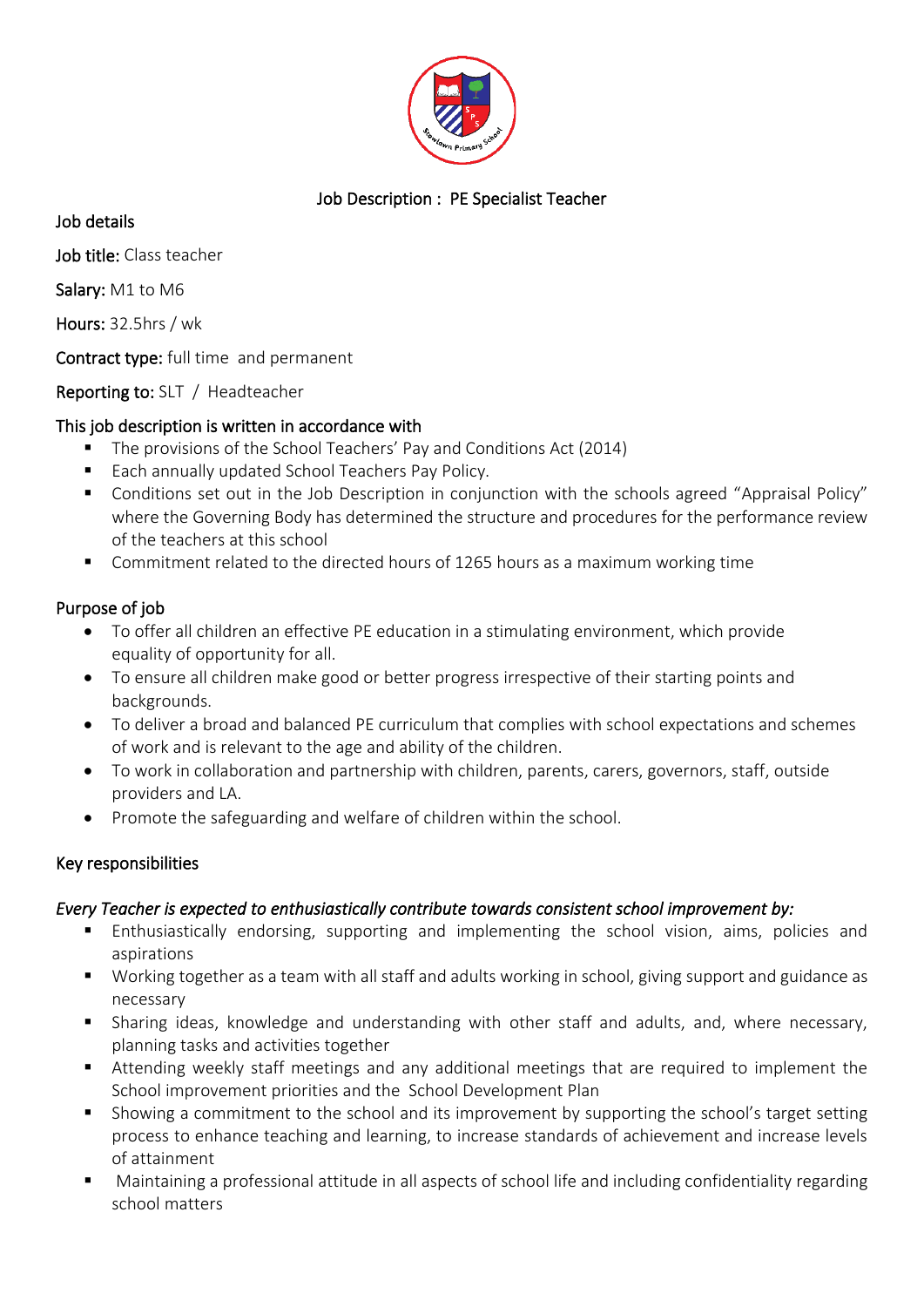■ Undertaking any other reasonable task when requested by the Head Teacher, or members of the Senior Leadership Team

## *Adhere to the Teaching Standards*

- Set high expectations which inspire, motivate and challenge pupils
- Promote good progress and outcomes by pupils
- Demonstrate good subject and curriculum knowledge
- Plan and teach well-structured lessons
- Adapt teaching to respond to the strengths and needs of all pupils
- Make accurate and productive use of assessment
- Manage behaviour effectively to ensure a good and safe learning environment
- Fulfil wider professional responsibilities e.g deploy support staff effectively
- Support the development of Social, Moral, Spiritual and Cultural aspects of learning
- Support pupils in developing and 'applying a wide range of skills to great effect, in reading, writing, communication and learning' across the curriculum.
- Delivering  $1<sup>st</sup>$  day cover if and when needed

## Assessment, Planning, Preparation, Recording and Reporting

Every teacher is expected to:

- Thoroughly plan, differentiate and prepare teaching and learning opportunities with reference to agreed whole school policies
- Plan work for, support and work effectively with Teaching Assistants and support staff
- Liaise effectively with outside agencies
- Use daily assessments to inform the next steps for children's learning e.g. questioning techniques
- Respond to children's work effectively and frequently, to move attitudes, skills, understanding and knowledge forward
- Assess, monitor, respond to and record each child's progress in relation to the National Curriculum/ Early Years Curriculum

## Pupil Behaviour

Every teacher is expected to:

- Be involved in a shared responsibility for the general behaviour and discipline for all children around school as set out in the Behaviour Policy and lead by example
- Liaise with parents to provide positive feedback, as well as consulting them about any concerns, so that a two way support system can be established
- **•** Provide all children with opportunities to succeed in managing their behaviour
- Encourage an enthusiastic attitude to learning and a rigorous work ethic using Secrets to Success

## Relationships

Every teacher is expected to:

- Have a positive attitude towards the children and their work and to encourage the same attributes in others
- Be responsible for the inclusion and development of the individual, whole child, encouraging positive self-esteem, so that every child can recognise their own strengths and build upon them
- Foster positive relationships with colleagues, visitors and outside agencies
- Foster positive relationships with parents, through regular contact and feedback thus promoting parental interest and understanding
- To promote the work of the school in the community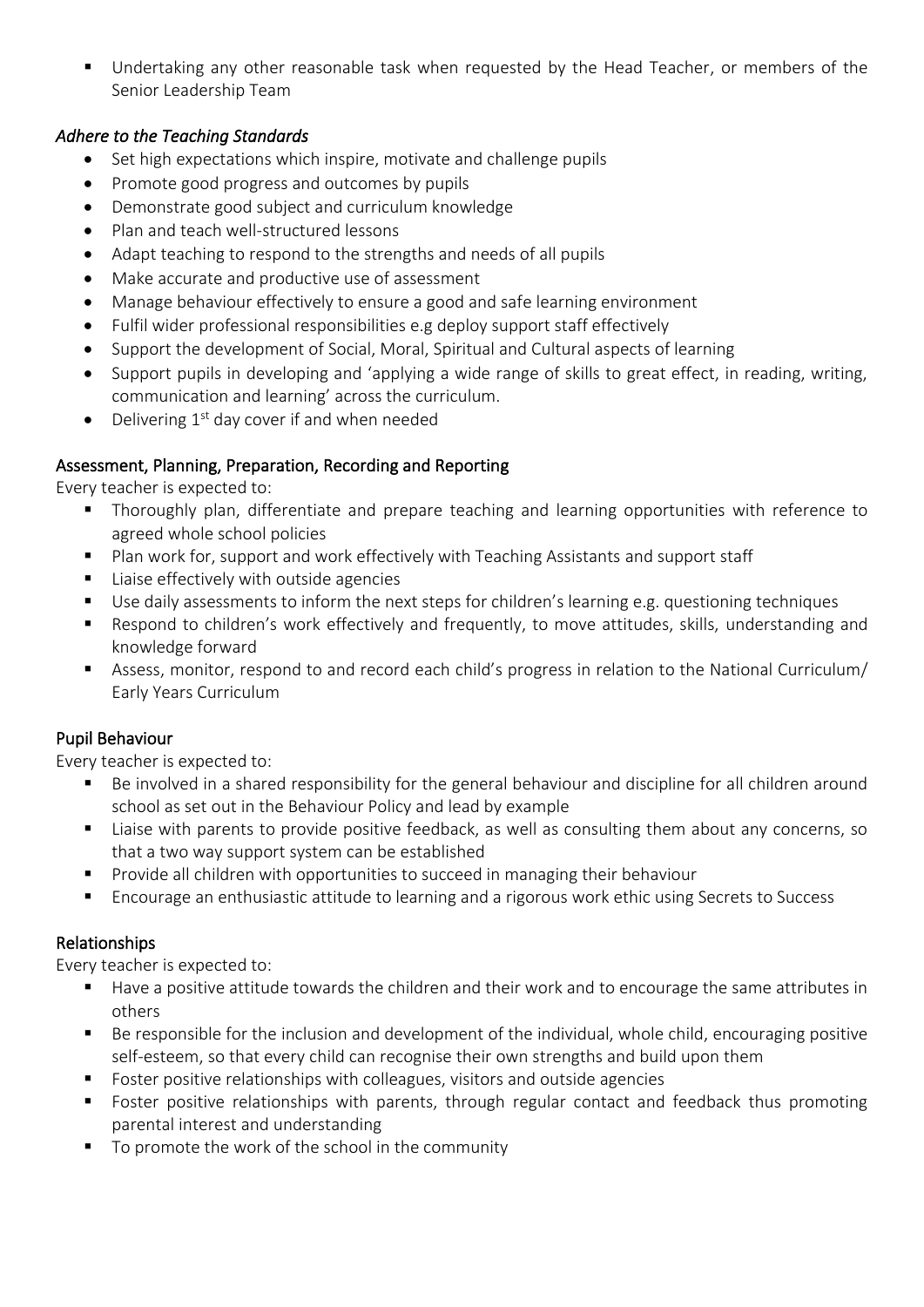### Safeguarding

Every teacher is expected to :

- Undertake all safeguarding responsibilities and reporting guidelines as defined within the school policy and procedures
- Undertake and update training as required
- Report any safeguarding concerns or issues, around children and adults, to the DSL or any of the DDSLs.

#### Environment

Every teacher is expected to:

- Provide and maintain a well-organised, welcoming, stimulating, secure social and learning environment in the classroom and around school (to lead by example, as a role model for children, in taking responsibility for the environment)
- Provide a high quality environment in which children and adults can work productively, effectively and safely
- Be aware of, and report any Health and Safety issues to the Senior Leadership Team and Caretaker as necessary

#### Special conditions of employment

This post is exempt from the provisions of the Rehabilitation of the Offenders Act 1974 and appointment is subject to an enhanced DBS disclosure being obtained.

Postholder's signature………………………………… date………………………………

Head teacher's signature…………………………… date……………………………….